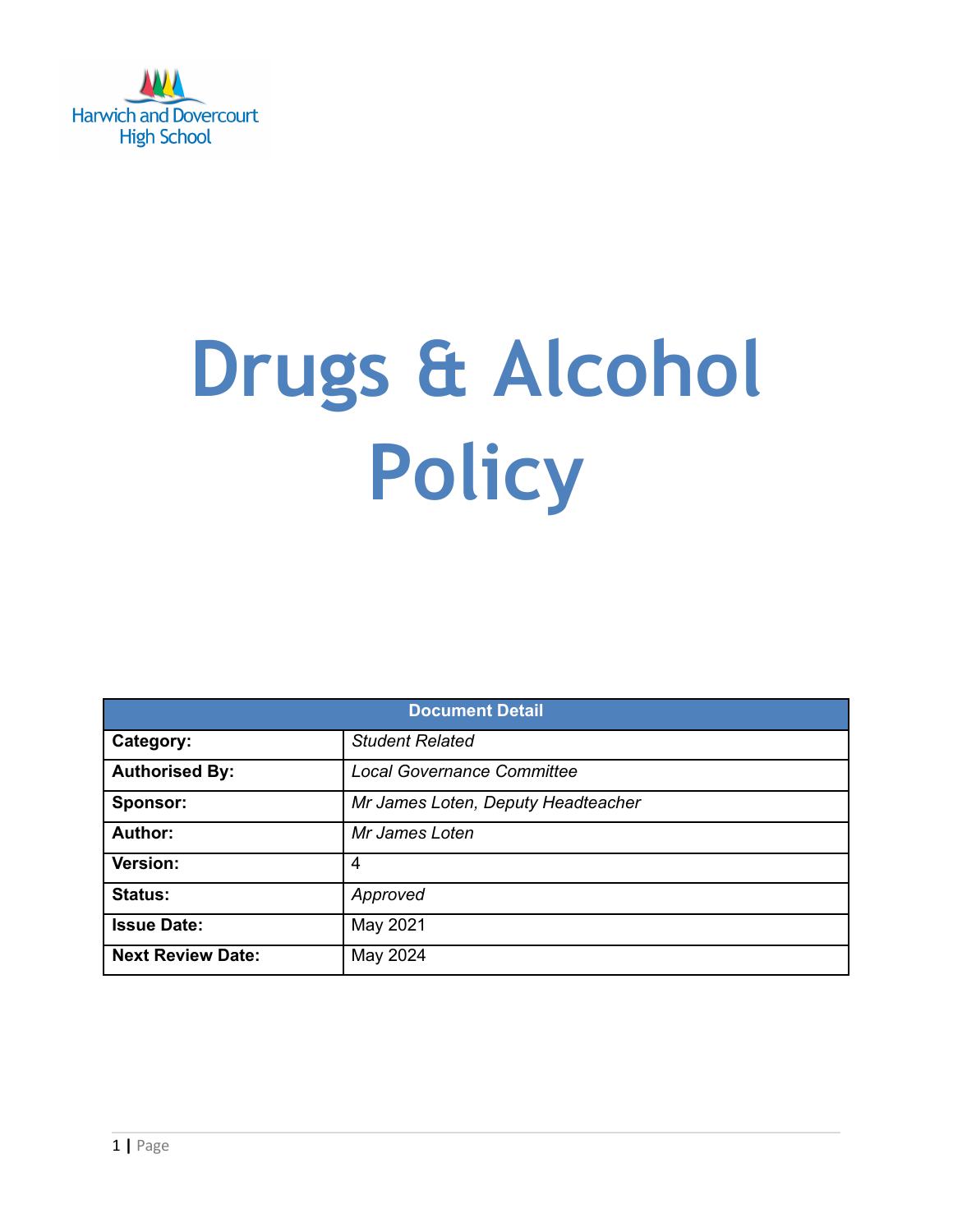

## **Ownership and Control**

# **History**

| <b>Version</b> | <b>Author</b> | <b>Dated</b>                    | <b>Status</b> | <b>Details</b>                           |
|----------------|---------------|---------------------------------|---------------|------------------------------------------|
|                | Ge            | 21 <sup>st</sup> September 2011 | Approved      | Reviewed and approved by the             |
|                |               |                                 |               | <b>Student &amp; Community</b>           |
|                |               |                                 |               | Committee on 21 <sup>st</sup> Sept 2011. |
| $\mathcal{P}$  | Kd            | 22 October 2014                 | Approved      | Approved by the Student and              |
|                |               |                                 |               | <b>Curriculum Committee 22</b>           |
|                |               |                                 |               | October 2014.                            |
| 3              | Wo            | February 2018                   | Approved      | Approved by the LGB 31                   |
|                |               |                                 |               | January 2018.                            |
|                | <b>JLO</b>    | May 2021                        | Draft         | Approved by LGC 13 May 2021              |

## **Intended Audience**

| <b>Intended Audience</b> |                            |
|--------------------------|----------------------------|
| All Staff                | <b>Shared Google Drive</b> |
| Governors                | <b>Shared Google Drive</b> |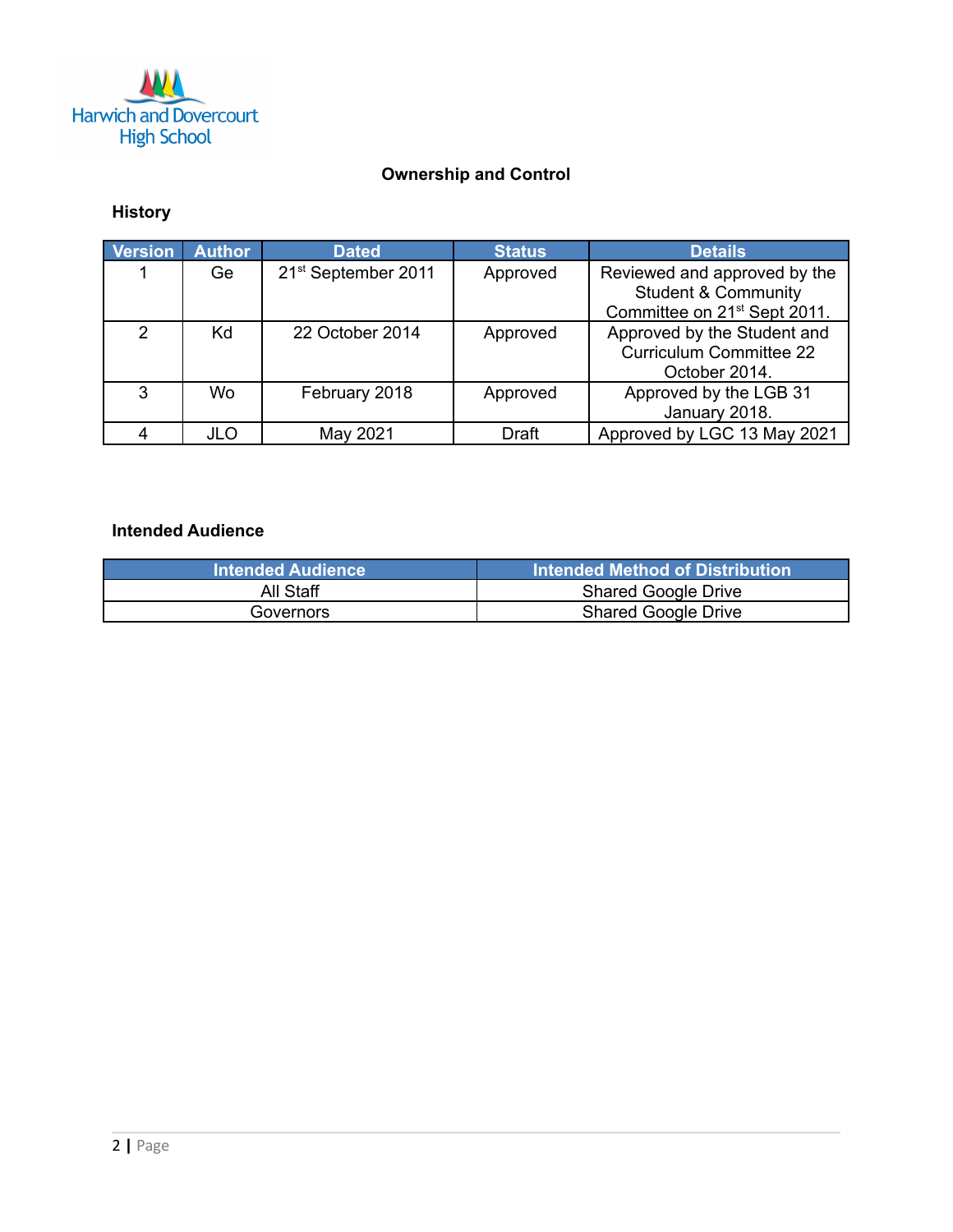

The possession, use or supply of an illegal or unauthorised drug\* or *alcohol,* or being under the influence of such a drug/*alcohol,* in school, on school premises or during school activities is unacceptable.

A drug/*alcohol* related incident is any incident where the school has reason to be concerned for the immediate or long-term safety or welfare of an individual student or group of students and where drugs/*alcohol* are significant or contributory factors.

The school is committed to the health and safety of its students and will take appropriate action to safe-guard their well-being. To this end the school will ensure that:

- Drugs/*alcohol* education is part of the PSHE/Citizenship programme at KS3/KS4
- Students have access to up to date information on sources of help via the pastoral system
- Appropriate referrals to external agencies are made via the Inclusion Manager for students requiring support because of a drug/*alcohol* related issue
- Governors and staff continue to work towards achieving Healthy Schools status
- The possession, use or supply of illegal and other unauthorised drugs or *alcohol* should be referred to and dealt with by a member of the Senior Leadership Team
- Drugs awareness training is part of the staff development programme

### **Procedures for a member of staff who suspects a student is under the influence of drugs/***alcohol:*

- Refer immediately to a member of SLT
- Show no suspicions to the student, make no comments and carry out no investigation

### **Procedures for SLT dealing with a suspected drug/***alcohol* **related incident:**

- If a student appears to need medical assistance, this should be given priority and a first aider contacted immediately.
- Staff should take temporary possession of the substance in the presence of an adult witness. The substance should be stored securely in a plastic bag.
- The student should be interviewed, the incident fully investigated and records kept.
- The student may be requested to show the content of his/her bags or pockets. This should be done in the presence of an adult witness. If the student refuses, the police may have to be called.
- Parents/carers should be informed of any incident involving illegal or unauthorised drugs or *alcohol*.
- If no drugs are found but suspicions remain regarding drug use, especially where unauthorised drugs are involved, telephone the student's parents recommending a visit to the doctor.
- If a student is found in possession of or under the influence of illegal or unauthorised drugs/*alcohol,* an appropriate consequence will apply following the investigation. This might be a fixed –term exclusion, pastoral support plan or a permanent exclusion.